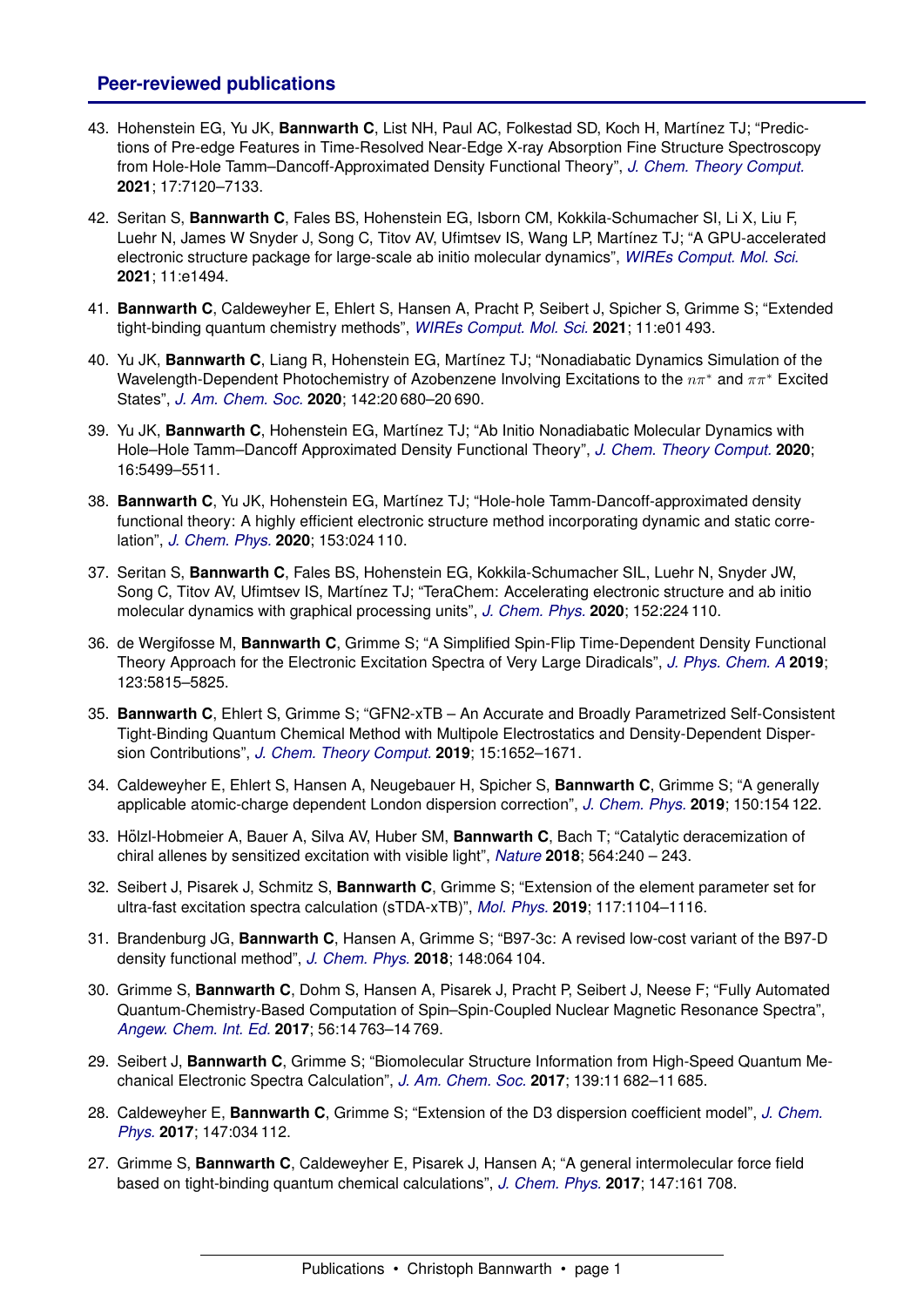- 26. Grimme S, **Bannwarth C**, Shushkov P; "A Robust and Accurate Tight-Binding Quantum Chemical Method for Structures, Vibrational Frequencies, and Noncovalent Interactions of Large Molecular Systems Parametrized for All spd-Block Elements (*Z*=1–86)", *[J. Chem. Theory Comput.](http://dx.doi.org/10.1021/acs.jctc.7b00118)* **2017**; 13:1989– 2009.
- 25. Strelnik ID, Musina EI, Ignatieva SN, Balueva AS, Gerasimova TP, Katsyuba SA, Krivolapov DB, Dobrynin AB, **Bannwarth C**, Grimme S, Kolesnikov IE, Karasik AA, Sinyashin OG; "Pyridyl Containing 1,5- Diaza-3,7-diphosphacyclooctanes as Bridging Ligands for Dinuclear Copper(I) Complexes", *[Z. Anorg.](http://dx.doi.org/10.1002/zaac.201700049) [Allg. Chem.](http://dx.doi.org/10.1002/zaac.201700049)* **2017**; 643:895–902.
- 24. Burganov TI, Zhukova NA, Mamedov VA, **Bannwarth C**, Grimme S, Katsyuba SA; "Benzimidazolylquinoxalines: novel fluorophores with tuneable sensitivity to solvent effects", *[Phys. Chem. Chem.](http://dx.doi.org/10.1039/C6CP06658E) [Phys.](http://dx.doi.org/10.1039/C6CP06658E)* **2017**; 19:6095–6104.
- 23. Jarzebski A, Tenten C, **Bannwarth C**, Schnakenburg G, Grimme S, Lutzen A; "Diastereoselective Self- ¨ Assembly of a Neutral Dinuclear Double-Stranded Zinc(II) Helicate via Narcissistic Self-Sorting", *[Chem.](http://dx.doi.org/10.1002/chem.201702125) [Eur. J.](http://dx.doi.org/10.1002/chem.201702125)* **2017**; 23:12 380–12 386.
- 22. Struch N, **Bannwarth C**, Ronson TK, Lorenz Y, Mienert B, Wagner N, Engeser M, Bill E, Puttreddy R, Rissanen K, Beck J, Grimme S, Nitschke JR, Lutzen A; "An Octanuclear Metallosupramolecular Cage ¨ Designed To Exhibit Spin-Crossover Behavior", *[Angew. Chem. Int. Ed.](http://dx.doi.org/10.1002/anie.201700832)* **2017**; 56:4930–4935.
- 21. Ratzke W, Schmitt L, Matsuoka H, **Bannwarth C**, Retegan M, Bange S, Klemm P, Neese F, Grimme S, Schiemann O, Lupton JM, Hoger S; "Effect of Conjugation Pathway in Metal-Free Room-Temperature ¨ Dual Singlet–Triplet Emitters for Organic Light-Emitting Diodes", *[J. Phys. Chem. Lett.](http://dx.doi.org/10.1021/acs.jpclett.6b01907)* **2016**; 7:4802– 4808.
- 20. Frömel S, Daniliuc CG, Bannwarth C, Grimme S, Bussmann K, Kehr G, Erker G; "Indirect synthesis of a pair of formal methane activation products at a phosphane/borane frustrated lewis pair", *[Dalton Trans.](http://dx.doi.org/10.1039/C6DT04206F)* **2016**; 45:19 230–19 233.
- 19. Grimme S, **Bannwarth C**; "Ultra-fast computation of electronic spectra for large systems by tight-binding based simplified Tamm-Dancoff approximation (sTDA-xTB)", *[J. Chem. Phys.](http://dx.doi.org/10.1063/1.4959605)* **2016**; 145:054 103.
- 18. Allan M, Regeta K, Gorfinkiel DJ, Mašín Z, Grimme S, Bannwarth C; "Recent research directions in Fribourg: nuclear dynamics in resonances revealed by 2-dimensional EEL spectra, electron collisions with ionic liquids and electronic excitation of pyrimidine", *[Eur. Phys. J. D](http://dx.doi.org/10.1140/epjd/e2016-70153-2)* **2016**; 70:1–7.
- 17. Masnyk M, Butkiewicz A, Górecki M, Luboradzki R, **Bannwarth C**, Grimme S, Frelek J; "Synthesis and Comprehensive Structural and Chiroptical Characterization of Enones Derived from  $(-)$ - $\alpha$ -Santonin by Experiment and Theory", *[J. Org. Chem.](http://dx.doi.org/10.1021/acs.joc.6b00416)* **2016**; 81:4588–4600.
- 16. Grimme S, Hansen A, Brandenburg JG, **Bannwarth C**; "Dispersion-Corrected Mean-Field Electronic Structure Methods", *[Chem. Rev.](http://dx.doi.org/10.1021/acs.chemrev.5b00533)* **2016**; 116:5105–5154.
- 15. **Bannwarth C**, Seibert J, Grimme S; "Electronic Circular Dichroism of [16]Helicene With Simplified TD-DFT: Beyond the Single Structure Approach", *[Chirality](http://dx.doi.org/10.1002/chir.22594)* **2016**; 28:365–369.
- 14. Musina EI, Shamsieva AV, Strelnik ID, Gerasimova TP, Krivolapov DB, Kolesnikov IE, Grachova EV, Tunik SP, **Bannwarth C**, Grimme S, Katsyuba SA, Karasik AA, Sinyashin OG; "Synthesis of novel pyridyl containing phospholanes and their polynuclear luminescent copper(I) complexes", *[Dalton Trans.](http://dx.doi.org/10.1039/C5DT03346B)* **2016**; 45:2250–2260.
- 13. Grimme S, Brandenburg JG, **Bannwarth C**, Hansen A; "Consistent structures and interactions by density functional theory with small atomic orbital basis sets", *[J. Chem. Phys.](http://dx.doi.org/10.1063/1.4927476)* **2015**; 143:054 107.
- 12. Chen GQ, Türkyilmaz F, Daniliuc CG, Bannwarth C, Grimme S, Kehr G, Erker G; "Enamine/butadienylborane cycloaddition in the frustrated Lewis pair regime", *[Org. Biomol. Chem.](http://dx.doi.org/10.1039/C5OB01602A)* **2015**; 13:10 477–10 486.
- 11. Jarzebski A, Bannwarth C, Tenten C, Benkhäuser C, Schnakenburg G, Grimme S, Lützen A; "Synthesis, Chiral Resolution, and Absolute Configuration of Functionalized Tröger's Base Derivatives: Part III", *[Synthesis](http://dx.doi.org/10.1055/s-0035-1560181)* **2015**; 47:3118–3132.